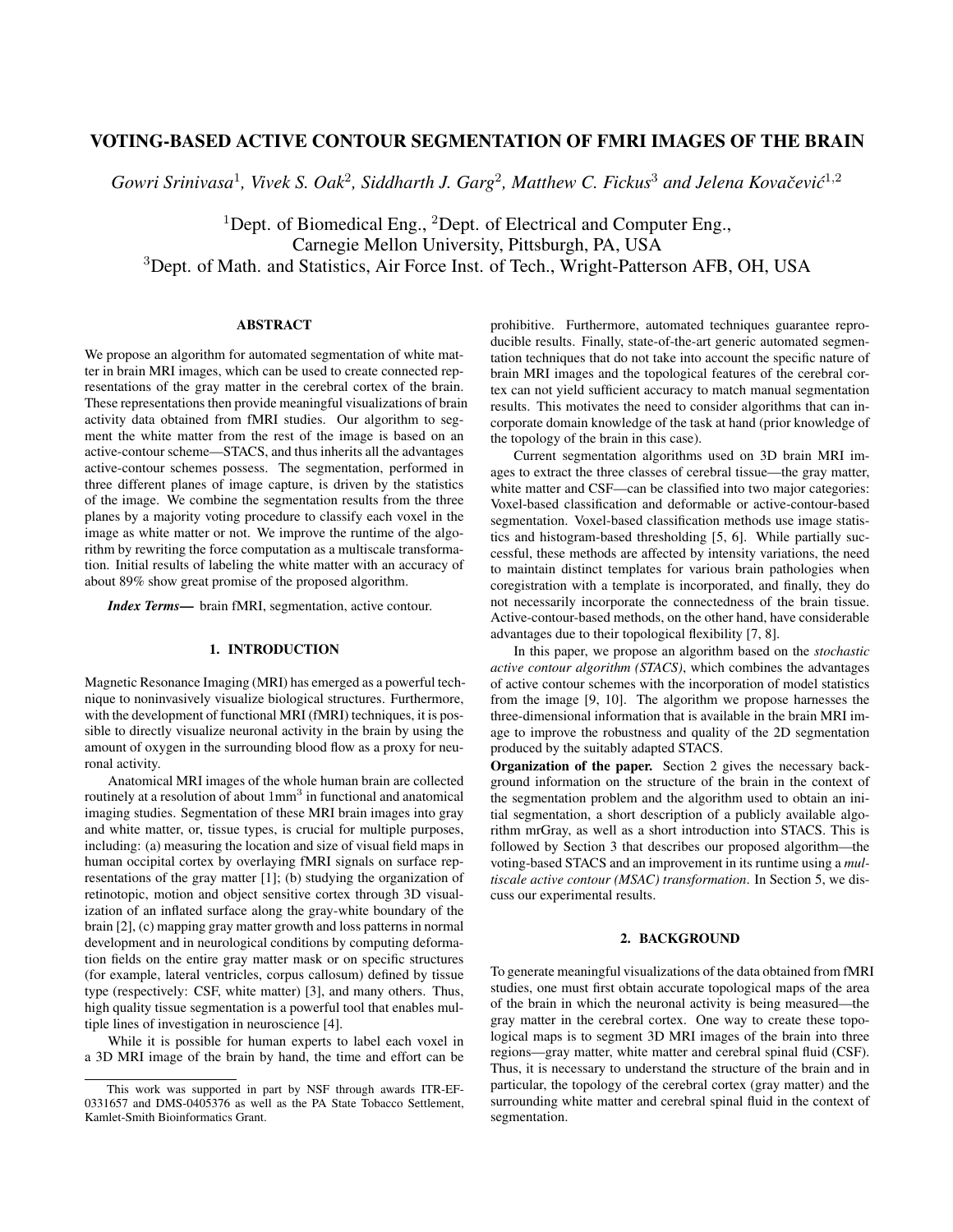Structure of the Brain. Gray matter forms the outer layer of the brain (called the cortex), completely encasing the inner white matter. The gray matter is highly folded to allow a higher surface area to volume ratio, and its topology resembles "two crumpled sheets having no holes or self intersections" [11]. Further, a large portion of the gray matter resides in the deep fissures, or, sulci, that surround the ridges on the surface of the brain. On the other hand, white matter forms the bulk of the deep parts of the brain, and is a large monolithic structure with no holes (see Fig. 1). Finally, the cerebral spinal fluid (CSF) occupies the region between the cerebral cortex and the skull and appears in brain MRI images as a black region that surrounds the gray matter.



Fig. 1. Cross section of the brain showing the gray matter and white matter [12].

Based on the specific characteristics of brain MRI images and on the topology of the brain, there are two problems that complicate the brain image segmentation task [11]. The first is that there is a significant overlap between the intensities of the gray and white matter voxels, thereby making it impossible to segment images based on voxel intensity alone. Next, the presence of narrow sulci makes it hard to determine the connectivity of gray-matter regions, since gray-matter voxels on either side of a sulcus may appear to be connected if the sampling grid is sparse.

mrGray. A technique for brain MR image segmentation that uses prior knowledge of the structure of the human brain to aid the segmentation process was proposed in [11] and made publicly available as a MATLAB toolbox called mrGray [13]. Due to the difficulties in segmenting the gray matter directly, the authors chose to segment only the white matter and CSF regions in the image. Once the white matter has been segmented, the proposed technique reconstructs the gray matter surface using a method of "constrained growing-out from the white matter boundary". White matter segmentation is performed by building statistical models of pixel intensities for the white matter and nonwhite matter regions of the brain followed by a step that assigns, to each pixel intensity value, a label based on a novel maximum aposteriori probability (MAP) estimation algorithm. However, the authors observe that the segmented white matter regions obtained from this step occasionally have holes and handles within them. Since actual white matter regions cannot possess such holes or handles, all voxels that lie in these holes or handles are relabelled as white matter. Finally, layers of gray matter are grown iteratively, starting from the edge of the white matter region. The number of layers of gray matter that need to be grown is taken as an input from the user. Care is taken to ensure the connectivity of gray matter regions within and across layers. In the algorithm, the quality of the white matter segmentation directly affects the quality of the final 3D gray matter topology. In this paper, we only address the issue of the white matter segmentation using an active-contour based approach, as opposed to the MAP-based approach used in [11]. The improved segmentation can then be used as an input to

the hole-filling and gray matter growing steps of mrGray.

Active contours. Active contours is a flexible and adaptive class of algorithms that evolved from the need to find a method that looks for any shape in the image that is smooth and forms a closed contour around it. The Stochastic Active Contour Scheme(STACS) was introduced in [9] to take into account the specific nature of the segmentation problem in cardiac MR images. STACS adjusts the shape of an initial curve (or contour) based on internal and external forces until it reaches equilibrium. The original STACS algorithm uses four forces: a region-based force, an edge-based force, a shape prior and the contour smoothness. These forces are suggestive as they are application specific and may be suitably included, if required. STACS uses a level set embedding in which the contour is the zero level of a level-set function  $\phi(x, y, t)$ .

#### 3. PROPOSED ACTIVE CONTOUR SEGMENTATION

As a first step, we adapted STACS to segment the white matter in brain MR images. Subsequently, we improved the runtime of the algorithm by rewriting the level-set evolution (force computation) as a MSAC transformation.

#### 3.1. Voting-based STACS

The steps of the proposed voting-based algorithm for the white matter segmentation of white matter are described below.

**Initial Contours.** We threshold the input image  $f$ , using an empirically determined threshold value and then apply a series of morphological operations to reduce the number of initial contours obtained and retain a meaningful result. This circumvents the need for manual intervention in initializing the contour (as required for STACS). The initial contours evolve based on the forces applied on them.

Choice of Forces. Since the model statistics of the MRI image are fairly strong, with the white matter being fairly distinct from the nonwhite matter, we chose a region-based force to drive the segmentation. To compute the actual force, we first represent both the white matter and the nonwhite matter by their respective statistical models. We compute the statistical models by selecting a few representative slices from the volume as training data and computing the discriminating statistics for the foreground and background regions. We exclude the images used as training data later in the testing phase to quantify the algorithm's performance. The two statistical models are based on the mean pixel intensities of the white matter (foreground) and nonwhite matter (background) regions. The foreground and background regions exhibit significant intensity variations, with the regions near the edges exhibiting lower or higher intensities than the means of their respective regions. Therefore, while deriving the model statistics from the training images, we compute the model mean intensities using only small windows around the foregroundbackground edges (specifically, the edge between the white and nonwhite matter). The evolution of the level-set function for a point  $(x, y)$  on the contour at a time step t can now be described as

$$
\frac{\partial \phi(x, y, t)}{\partial t} = \lambda_r F_r(x, y) |\nabla \phi(x, y, t)|,
$$

where the region-based force  $F_r(x, y)$  is computed only on points along the contour and subsequently extended to the whole domain.  $\lambda_r$  is a weighting function that modulates the strength of the regionbased force as the contour evolves. This ensures that the contour changes shape rapidly in the beginning of its evolution and gradually slows down as it approaches its desired location. The value of  $\lambda_r$  is determined in every iteration using the annealing schedule  $S_r$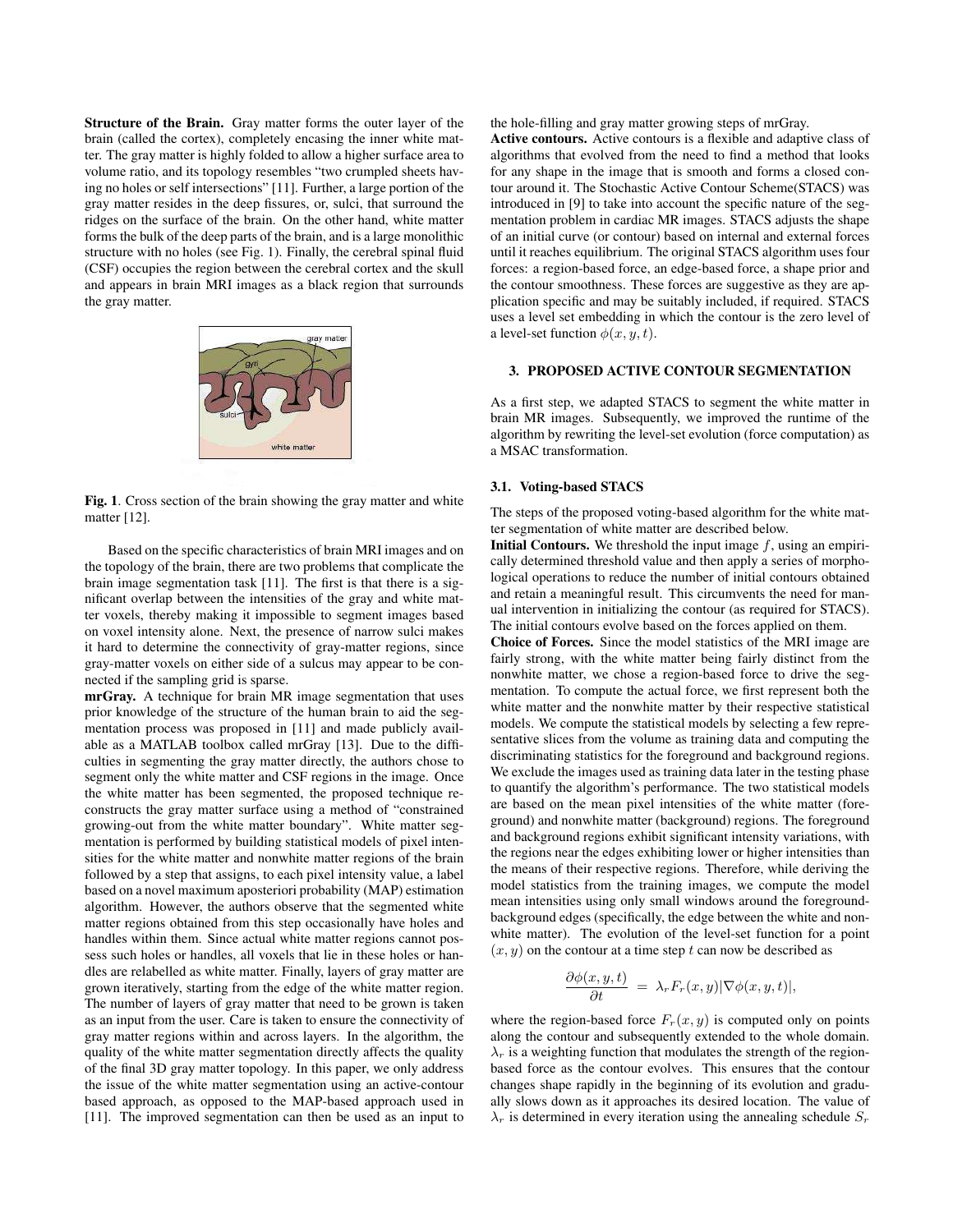proposed in [9]. The shape and smoothness-based forces are inapplicable since the white matter region possesses neither smooth edges nor a well-defined shape that can be used as a template. Finally, while the edge-based force seemed like a good candidate for inclusion, it actually degraded the quality of our final segmentation due to the existence of a number of spurious edges (such as the edges between the gray matter and CSF regions) in the edge map of the image. Therefore we omitted the edge-based force from the algorithm.

Voting. The original STACS implementation and the discussion until now implicitly assumed segmentation on a 2D data set, while the brain MR image data set is actually three-dimensional. The additional information available along the third dimension can be harnessed to improve the robustness of the algorithm and the results of the 2D segmentation. A given 3D image can be sliced into a collection of parallel 2D images along three orthogonal axes or planes (commonly referred to as axial, coronal and sagittal planes by biologists). While performing segmentation on a collection of 2D slices from any one plane is sufficient to label each voxel as either white matter or nonwhite matter, we can build some redundancy into the system by segmenting all slices along each one of the three planes. Since there are three orthogonal planes that pass through each voxel in a 3D image, the segmentation result of each of these three planes would independently label a voxel as either white matter or nonwhite matter. The "vote" from each plane could then be combined using a simple majority voting procedure to yield the final label for that voxel. The pseudo code for the algorithm is presented in Algorithm 1.

### Algorithm 1: Voting-based STACS

Input: f, an MR image of the brain, *LastSlice*, number of slices in each sectioning plane, p, dt, time step, it, number of iterations,  $S_r$ , scheme of evolution for the coefficient of the region-based force  $F_r$ . Output: Class, segmentation result that assigns to each voxel a label White or Nonwhite. 1 Class=VotingBasedSTACS(f*,* LastSlice*,* dt*,* it*,* Sr) 2 for  $p = 1$  *to* 3 do  $3 \int$  for  $z = 1$  to Last Slice(p) do 4 Threshold f to obtain a binary image  $I_b$  in the specified sectioning plane 5 | Initialize level set function  $\phi(0)$  based on the signed Euclidean distance transform computed on  $I_b$ 6 Compute all the values of  $\lambda_r$ , weight applied to  $F_r$ , based on  $S_r$  $7 \mid \cdot \cdot \cdot \cdot \cdot 1$  for  $t = 1$  *to it* do 8 for *all points on the contour* do 9  $\vert$   $\vert$   $\vert$   $\vert$  compute  $F_r$ , the region based force 10  $\parallel$   $\parallel$  Extend  $F_r$  values to the whole domain, get  $F_{\phi}$ 11  $\phi_p(x, y, z, t + 1) =$  $\phi_p(x, y, z, t) + \lambda_r F_\phi(x, y, z)$ 12  $\kappa(x, y, z) = \sum_{p=1}^{3} sgn(\phi_p(x, y, z))$ 13 for *all voxels* do 14 **if**  $\kappa(x, y, z) \geq 1$ 15  $Class(x, y, z) = White$ 16 else 17  $Class(x, y, z) = Nonwhite$ 

#### 3.2. MSAC Transformation

A profile of the implementation revealed that the bottleneck in the implementation of Algorithm 1 was the step that updated the levelset function by extending the forces computed only at points on the contour to the entire domain. It has been shown that using the levelset function to merely track the foreground and background regions is more efficient than strictly using a signed distance interpretation of the function and evolving it in small steps [14, 15]. Thus, inspired by the these results, we rewrote the algorithm so as to compute the forces *everywhere* and thus obviate the extension step [16]. In particular, the region-based force  $F_r$  is computed as

$$
F_r = \sum_{r=1}^2 (M_r - \hat{M}_r); M_r = \frac{\int_{\mathbb{R}^d} f_r(x)g(a^{-1}(x-y)) dy}{\int_{\mathbb{R}^d} C_r(x)g(a^{-1}(x-y)) dy + \epsilon},
$$

where  $d$  is the dimension of image  $f$ ,  $g$  is a lowpass filter with scale parameter  $a$ ,  $M_r$  is the mean intensity of region r, the region inside (or outside) the current contour,  $\hat{M}_r$  is the model mean intensity,  $f_r$ is the portion of the image contained in  $r$ ,  $C_r$  is the binary mask of  $r$ and  $\epsilon > 0$  is a small correction factor to avoid dividing by zero.

As  $F_r$  is cast as a convolution, we can use a FFT to expedite the computation. The level-set function at iteration  $i$  is evolved as  $\phi^{(i+1)} = \phi^{(i)} + \lambda_r^{(i)} F_r^{(i)}$ . As a transformation is used to evolve an active contour with the potential of being applied at multiple scales, we call this MSAC transformation. Applying  $F_r$  at a fixed scale  $a$ , we were able to improve the runtime by an order of magnitude, without any degradation in the segmentation quality. The voting-based segmentation using MSAC transformation completed in roughly 1hr.

#### 4. EXPERIMENTAL RESULTS

Data Sets. The dataset—MRI of a child brain—was made available to us by the VISTA laboratory at Stanford University [17]. It consists of 400 images—100 in the coronal plane, 140 in the sagittal and 160 in the axial sectioning planes—each of size  $217 \times 180$  pixels. The VISTA lab also provided us with human expert-based segmentation for the left hemisphere of the child brain that we then used as "ground truth" to evaluate our algorithm.

Qualitative Analysis. The images shown in Fig. 2 overlay the white matter regions using our technique (red channel) over the manual segmentation (green channel) for selected slices in the coronal, axial and sagittal planes. Yellow pixels indicate regions where the proposed technique and the human expert agree on a white matter labeling, while red and green pixels represent over-segmentation and under-segmentation respectively. One of the major advantages of voting-based STACS over segmentation using only one axis is the voting scheme is able to pick up white-matter regions at the extremities of the MR image while these are often missed in single-axis segmentation. Fig. 3 shows the segmentation results using (a) coronal segmentation and (b) voting-based segmentation for one of the peripheral axial slices. Clearly, coronal segmentation entirely misses the entire white matter region in this slice while voting-based segmentation is able to identify it quite accurately.

Quantitative Analysis. While the qualitative results demonstrate the effectiveness of the proposed technique, we define the following metrics to quantify how well it agrees with the "ground truth":

 $M_1$ : Percentage of white matter voxels in the "ground truth" labeled correctly as white matter by the voting-based STACS.

 $M_2$ : Percentage of nonwhite matter voxels in the "ground truth" labeled incorrectly as white matter by the voting-based STACS.